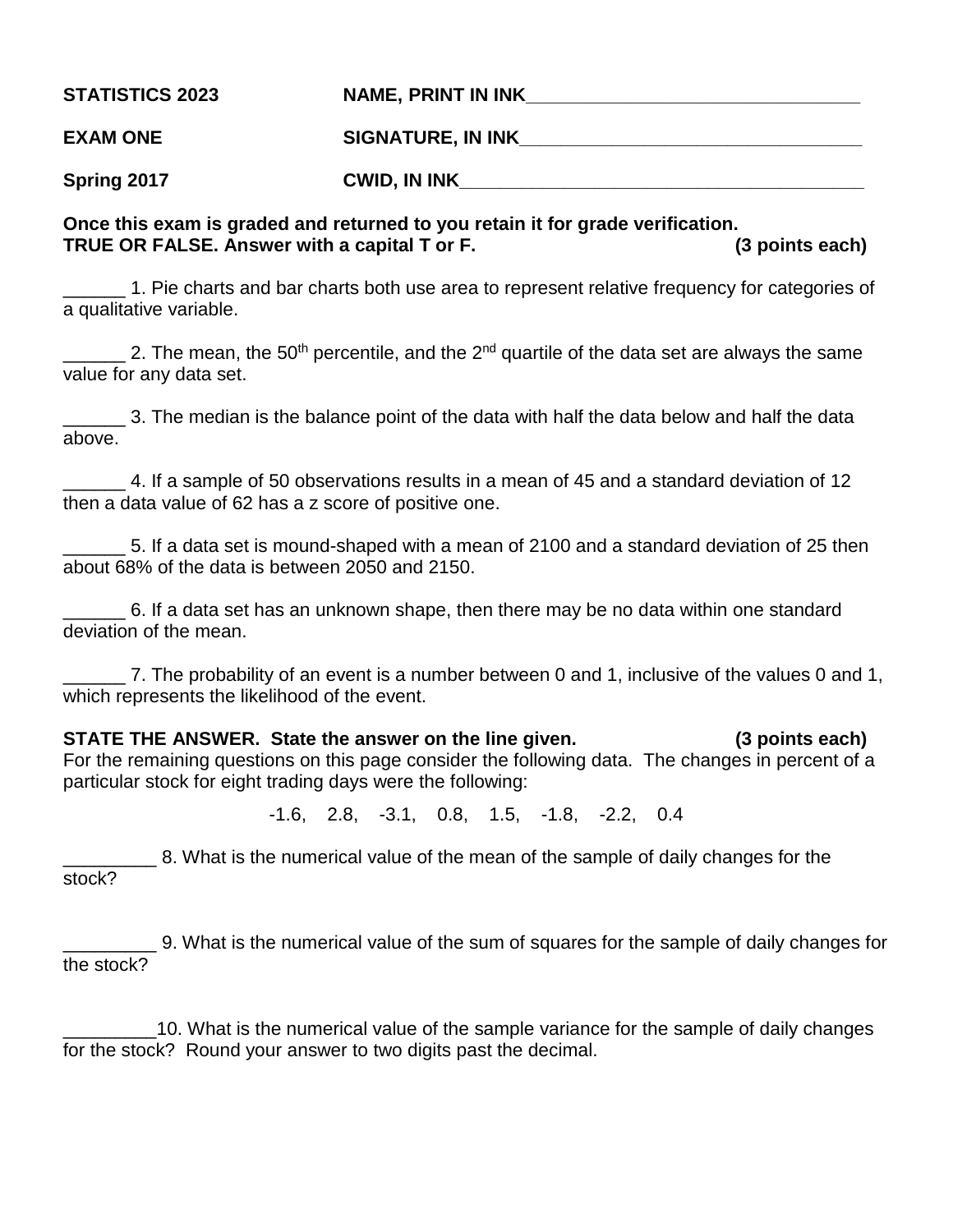## **STATISTICS 2023 EXAM ONE Spring 2017 PAGE 2. STATE THE ANSWER. State the answer on the line given. (3 points each)**

\_\_\_\_\_\_\_\_\_\_ 11. If there are 2300 observations in a data set how many observations are in a certain category that has relative frequency of 0.07?

\_\_\_\_\_\_\_\_\_\_ 12. If a data set with 634 observations has a mean of 14, what is the sum of the data?

\_\_\_\_\_\_\_\_\_\_ 13. If the position of the median in a data set is 27.5, how many observations are in the data set?

14. If a data set has a sample standard deviation of 49, what is the numerical value of the sample variance?

\_\_\_\_\_\_\_\_\_\_ 15. If a data set with unknown shape has a mean of 410 units and a standard deviation of 18 units, then at least what percent of the data would fall into the interval (374, 446)?

**The annual spending of a single student at OSU** has a mound-shaped distribution with a mean of \$16,050 and a standard deviation of \$460. Use this information to answer the remainder of the questions on this page.

16. Approximately what percent of single students have annual spending between \$15,130 and \$16,510?

17. About 0.16 or 16% of the single students have annual spending less than how many dollars?

18. What approximate percent of the single students have annual spending more than \$16,970?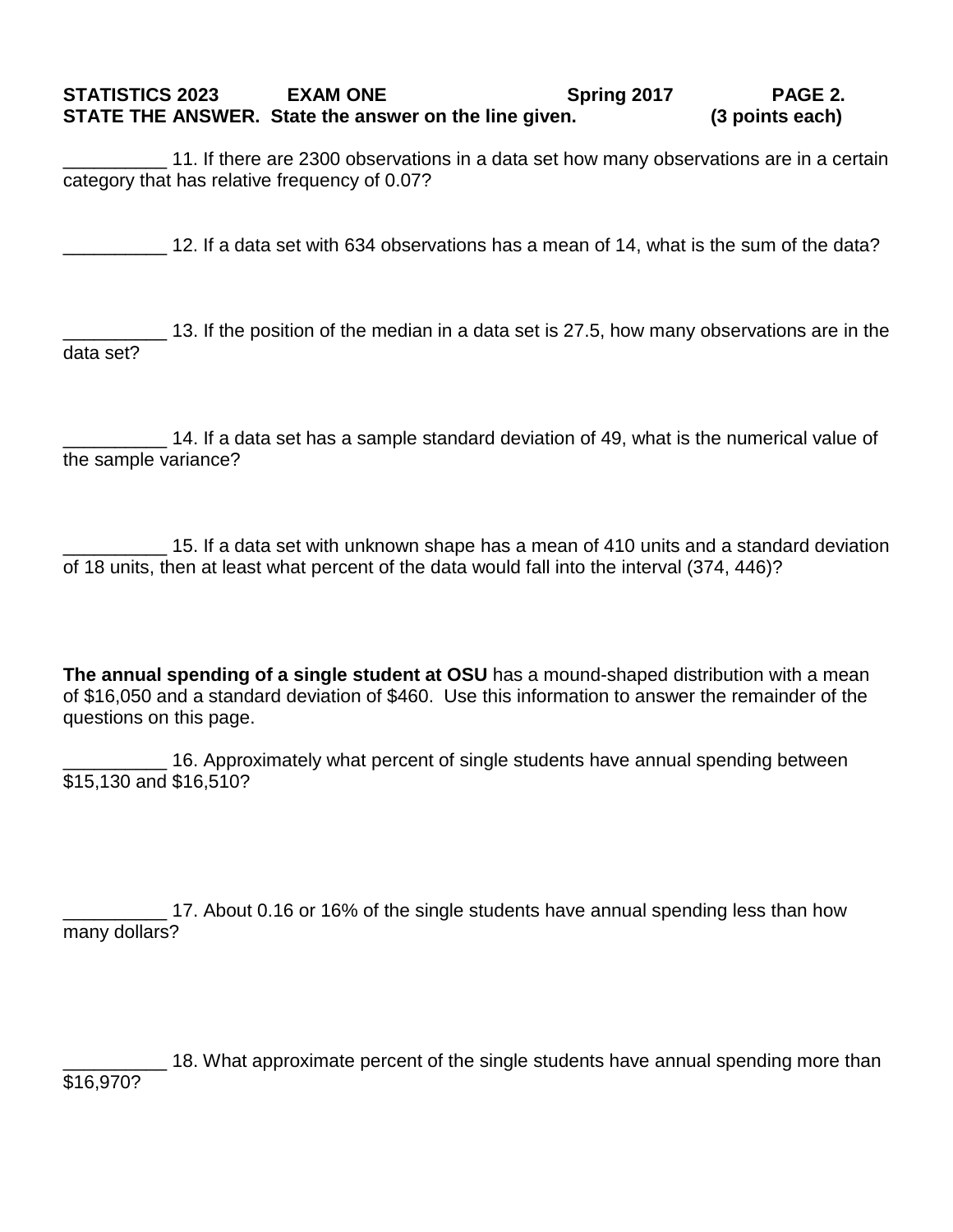#### **STATISTICS 2023 EXAM ONE Spring 2017 PAGE 3 STATE THE ANSWER. State the answer on the line given. (3 points each)**

\_\_\_\_\_\_\_\_\_\_ 19. Suppose a sample is drawn from a distribution with mean 75 and standard deviation 15. What is the z-score corresponding to an individual value of 72? State your answer with one digit past the decimal.

\_\_\_\_\_\_\_\_\_\_ 20. Suppose a sample is drawn from a distribution with mean 75 and standard deviation 15. What is the individual value corresponding to the z-score of 1.24? State your answer with one digit past the decimal.

### **Answer question 21-26 with the following data**

**Many audio podcasts that are available on the internet** are mpeg level 3 files, called mp3. The file size is approximately 1MB for each 2 minutes of talk audio. Listed below are eight randomly chosen individual podcasts and the associated file size in megabits.

| <b>Podcast</b>                 | file size in MB |
|--------------------------------|-----------------|
| The Classic Tales Podcast      | 22.8MB          |
| <b>NPR Hourly News Summary</b> | 2.6MB           |
| <b>BBC Global News</b>         | 9.2MB           |
| <b>Future Tense Tech News</b>  | 3.4MB           |
| <b>Travel with Rick Steves</b> | 28.5MB          |
| <b>Washington Week PBS</b>     | 14.6MB          |
| <b>Science Talk</b>            | 12.9MB          |
| The New Yorker                 | 8.6MB           |
|                                |                 |

21. What is the numerical value of the mean for the above file sizes? Round your answer to one digit past the decimal.

\_\_\_\_\_\_\_\_\_\_ 22. What is the numerical value of the median for the above files sizes?

\_\_\_\_\_\_\_\_\_\_ 23. What percent of the file sizes above are more than 10MB?

24. What is the sum of the squares for the above file sizes?

25. What is the square of the sum for the above file sizes?

26. What is the standard deviation of the above file sizes? Round your answer to two digits past the decimal.